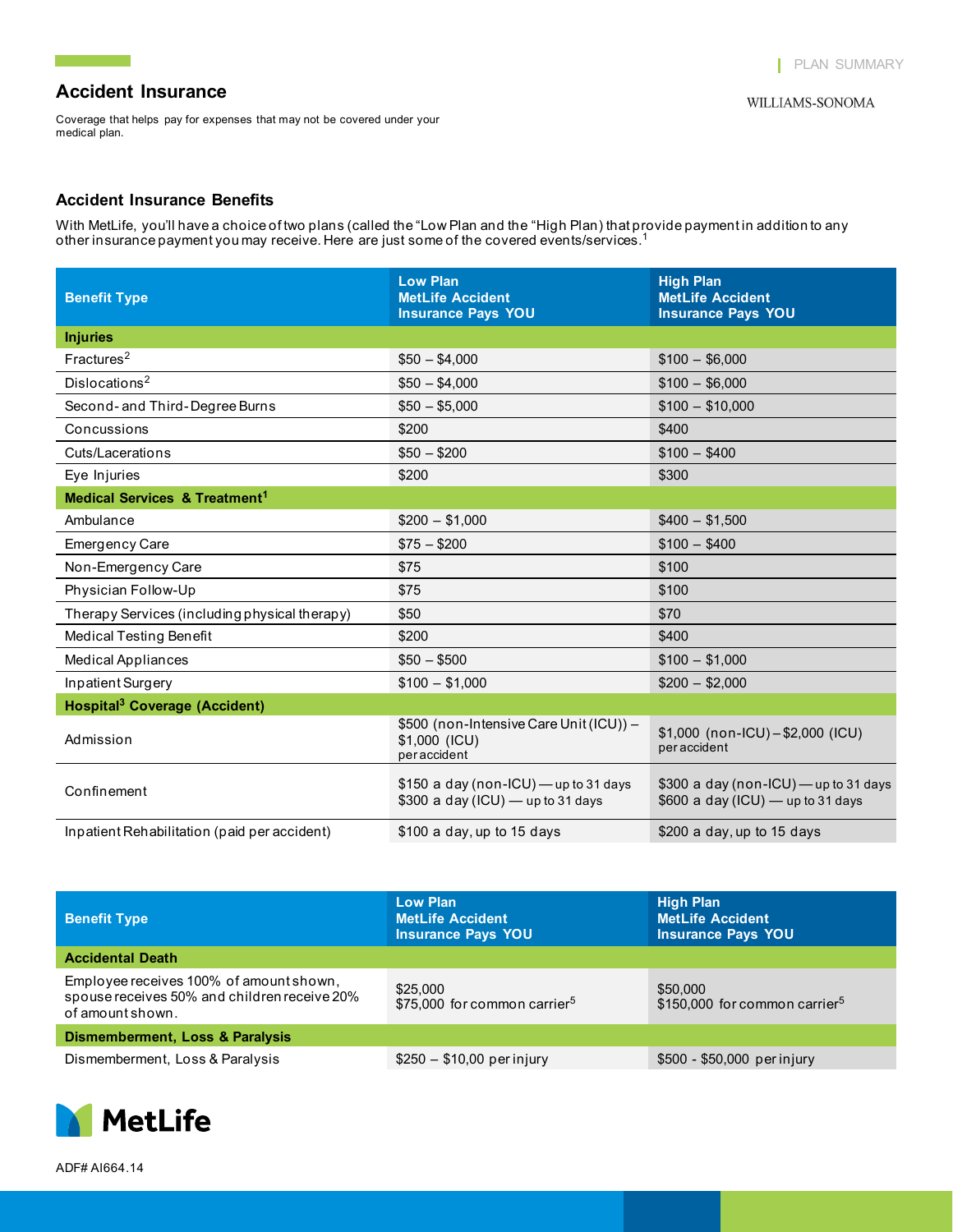### **Accident Insurance**

| <b>Other Benefits</b>                                                                                                                              |                                      |                                      |
|----------------------------------------------------------------------------------------------------------------------------------------------------|--------------------------------------|--------------------------------------|
| Lodging <sup>6</sup> — Pays for lodging for companion—<br>up to 30 nights per calendar year                                                        | \$100 per night - up to 31 nights    | \$200 per night - up to 31 nights    |
| Health Screening Benefit (Wellness) <sup>7</sup><br>benefit provided if the covered insured takes one<br>of the covered screening/prevention tests | \$50<br>Payable 1x per calendar year | \$50<br>Payable 1x per calendar year |

### **Benefit Payment Example**

Kathy's daughter, Molly, plays soccer on the varsity high school team. During a recent game, she collided with an opposing player, was knocked unconscious, and was taken to the local emergency room (ER) by ambulance for treatment. The ER doctor diagnosed a concussion and a broken tooth. He ordered a Computed Tomography scan to check for facial fractures too, since Molly's face was very swollen. Molly was released to her primary care physician for two follow-up treatments, and her dentist repaired her broken tooth with a crown. Depending on her health insurance, Kathy's out-of-pocket costs could run into hundreds of dollars to cover expenses like insurance

co-payments and deductibles. MetLife Group Accident Insurance payments can be used to help cover these unexpected costs.

| Covered Event <sup>1</sup>                           | <b>Benefit Amount</b> |
|------------------------------------------------------|-----------------------|
| Ambulance (ground)                                   | \$300                 |
| <b>Emergency Care</b>                                | \$100                 |
| Physician Follow-Up (\$75 x 2)                       | \$150                 |
| <b>Medical Testing</b>                               | \$200                 |
| Concussion                                           | \$200                 |
| Broken Tooth (repaired by crown)                     | \$200                 |
| Benefits paid by<br>MetLife Group Accident Insurance | \$1,150               |

#### **Questions & Answers**

- **Q. Who is eligible to enroll for this accident coverage?**
- **A. You are eligible to enroll yourself and your eligible family members!8** You need to enroll during your Enrollment Period and to be actively at work for your coverage to be effective.
- **Q. How do I pay for my accident coverage?**
- **A. Premiums will be paid through payroll deduction,** so you don't have to worry about writing a check or missing a payment.
- **Q. What happens if my employment status changes? Can I take my coverage with me?**
- **A. Yes, you can take your coverage with you.9** You will need to continue to pay your premiums to keep your coverage in force. Your coverage will only end if you stop paying your premium or if your employer offers you similar coverage with a different insurance carrier.
- **Q. Who do I call for assistance?**
- **A. Contact a MetLife Customer Service Representative at 1 800- GET-MET8 (1-800-438-6388), Monday through Friday from 8:00 a.m. to 8:00 p.m., EST. Or visit our website:** *mybenefits.metlife.com***.**
- **A. Please call MetLife directly at 1-855-JOIN-MET (1-855-564-6638), Monday through Friday from 8:00 a.m. to 8 p.m., EST** and talk with a benefits consultant. **Or visit our website:** *mybenefits.metlife.com***.**



<sup>&</sup>lt;sup>1</sup> Covered services/treatments must be the result of an accident or sickness as defined in the group policy/certificate. See your Disclosure Statement or<br>\_ Outline of Coverage/Disclosure Document for more details.

<sup>&</sup>lt;sup>2</sup> Chip fractures are paid at 25% of Fracture Benefit and partial dislocations are paid at 25% of Dislocation Benefit.

<sup>&</sup>lt;sup>3</sup> Hospital does not include certain facilities such as nursing homes, convalescent care or extended care facilities. See MetLife's Disclosure Statement or Outline of Coverage/Disclosure Document for full details.

<sup>&</sup>lt;sup>4</sup> The Hospital Sickness benefit may not be available in the following states: NH, VT and WA. See your Disclosure Statement or Outline of Coverage/Disclosure Document for full details.